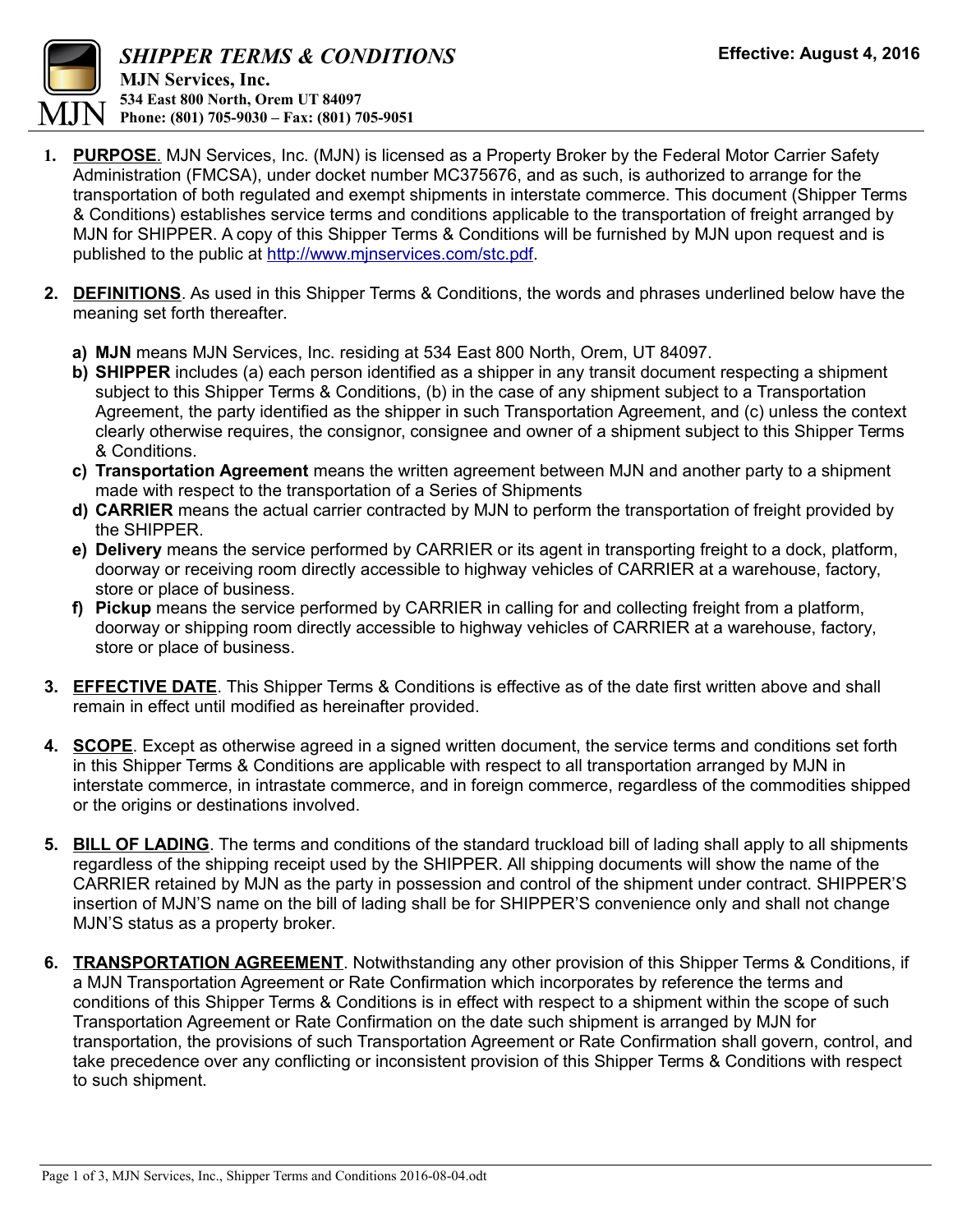- **7. SERVICE**. MJN will arrange for transportation of SHIPPER'S freight in compliance in all material respects with federal, state and local laws and regulations relating to the brokerage of the freight. MJN'S responsibility is limited to arranging for, but not actually performing, transportation of SHIPPER'S freight.
- **8. FREIGHT CARRIAGE**. MJN has entered into, or will enter into, bilateral contracts with each CARRIER it utilizes in the performance of transporting SHIPPER'S freight.
- **9. RECIEPTS AND BILLS OF LADING**. If requested by SHIPPER, MJN will provide SHIPPER with proof of acceptance and delivery of such loads in the form of an imaged copy of a signed bill of lading or proof of delivery.
- **10. PAYMENTS**. MJN shall invoice SHIPPER for its services in accordance with the rates, charges and provisions that are mutually agreed to between SHIPPER and MJN. If rates are negotiated between the SHIPPER and MJN and not otherwise confirmed in writing, such rates shall be considered "written," and shall be binding upon MJN'S invoice to SHIPPER and SHIPPER'S payment to MJN. SHIPPER agrees to pay MJN invoices within twenty (20) days of their invoice date without deduction or setoff. MJN shall apply payments to amounts due for specific invoices, regardless of whether there are earlier unpaid invoices. Payment of the freight charges to MJN shall relieve SHIPPER of any liability to the CARRIER for non-payment of its freight charges.
- **11. FREIGHT CLAIMS**. All freight claims shall be handled in accordance with the general principles of federal transportation law, the Carmack Amendment (49 U.S.C. '14706) and 49 C.F.R '370). It is understood and agreed that MJN is not a carrier and that MJN shall not be held liable for loss, damage or delay in the transportation of SHIPPER's property. MJN may assist SHIPPER, upon written request, in the filing and/or processing of claims with CARRIER. To the extent SHIPPER makes a written request for MJN to assist in claims filing, then SHIPPER must submit claims for cargo loss or damage with MJN within fourteen (14) days from the date of such loss, shortage or damage, which for purposes herein shall be the delivery date or, in the event of non-delivery, the scheduled delivery date. SHIPPER must file any civil action against MJN's retained motor CARRIER within 2 years and 1 day from the date CARRIER provides written notice to SHIPPER that CARRIER has disallowed any part of the claim in the notice. The CARRIERS' cargo liability for any one shipment shall not exceed \$50,000, unless MJN is notified by SHIPPER of the increased value prior to shipment pickup and with reasonable advance notice to allow MJN and/or CARRIER to procure additional insurance coverage. If payment of a claim is made by MJN to SHIPPER, SHIPPER automatically assigns its rights and interest in the claim to MJN so as to allow MJN to subrogate its loss. In no event shall MJN or CARRIER be liable to SHIPPER for special, incidental, or consequential damages that relate to loss, damage or delay to a shipment, unless otherwise agreed to in writing.
- **12. ALL OTHER CLAIMS**. MJN and SHIPPER shall notify each other within fourteen (14) days of learning of any claims other than freight claims, and shall file any such claims within twenty-eight (28) days from the date of notice. Civil action, if any, shall be commenced in a court of law within one hundred eighty (180) days from the date written notice is sent of such a claim.
- **13. INSURANCE**. At the request of SHIPPER, MJN will submit to SHIPPER a certificate of insurance which names SHIPPER as "Certificate Holder". MJN will maintain, at minimum, the following insurance coverage:
	- **a)** Comprehensive General Liability Insurance: \$1,000,000.00.
	- **b)** Contingent Cargo Insurance: \$100,000.00.
- **14. SURETY BOND**. MJN shall maintain a surety bond or trust fund agreement as required by the FMCSA in the amount of \$75,000 and furnish SHIPPER with proof upon request.
- **15. LEGAL FEES**. In the event of disagreement or dispute between SHIPPER AND MJN, MJN shall be entitled to recover from SHIPPER all collection costs incurred by MJN, including legal fees, interest from the date of delivery or scheduled delivery of the shipment, and other collection costs.
- **16. LIMITATION OF SERVICE**. MJN will use reasonable effort to arrange for the transportation of SHIPPER'S property, but SHIPPER agrees that MJN incurs no liability if MJN fails to do so.